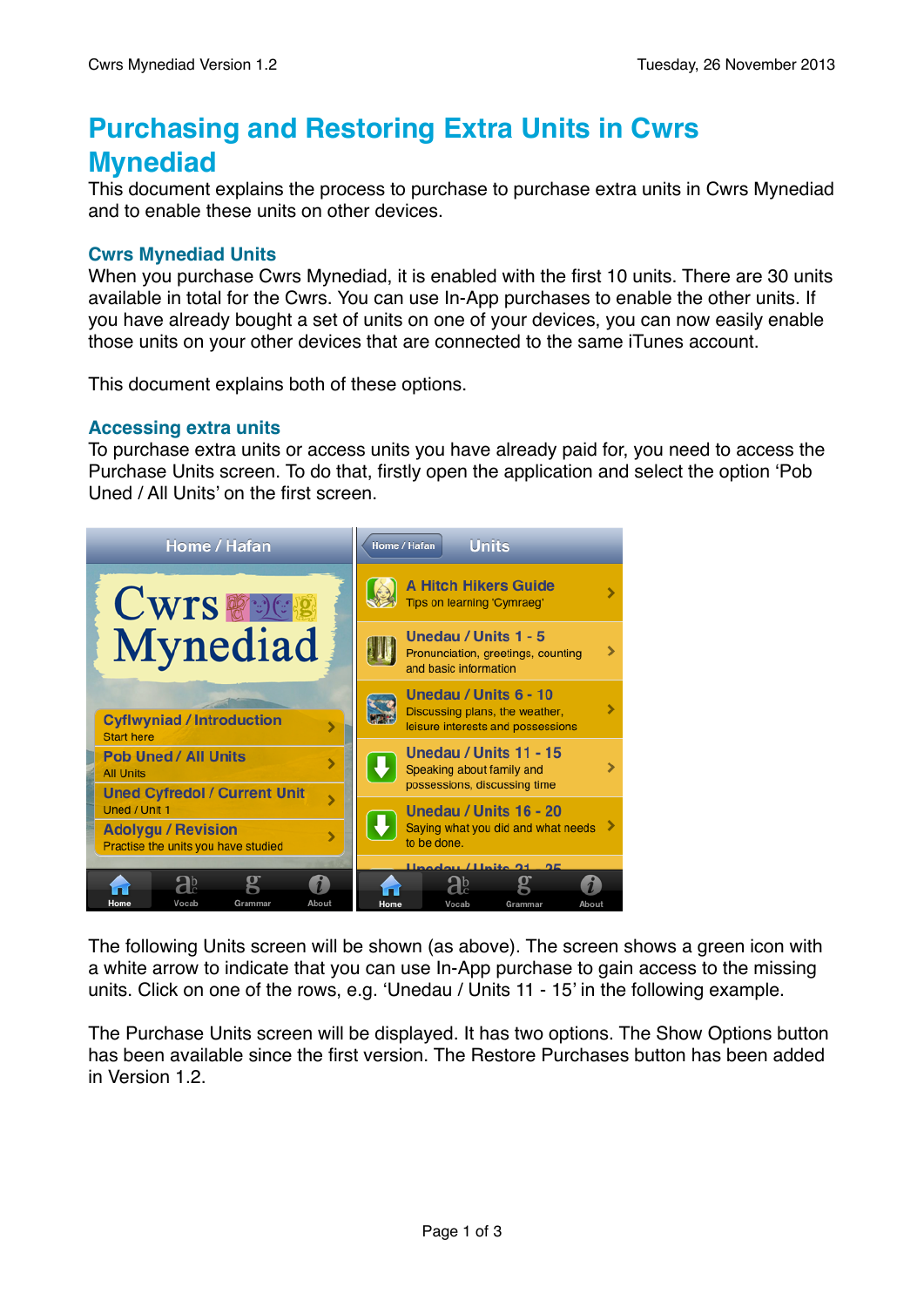

## **Purchasing Units**

If you want to purchase extra units, press the Show Options button. There will be a pause whilst the application determines the options that you can purchase. You can purchase one set of units at a time, either Units 11 to 20 or Units 21 to 30. To purchase both sets of units, you simply repeat this process.

A set of options will be shown in a list at the bottom of the screen. Select the option that you wish to purchase.



There will be a pause whilst the purchase process begins. You will be asked to confirm that you wish to make the purchase. Once you have done that, you will be asked for your user id and password. This stage is managed by Apple. The Cwrs Mynediad application has no access to your user details. There will be further prompts to confirm the purchase. Follow each step as prompted.